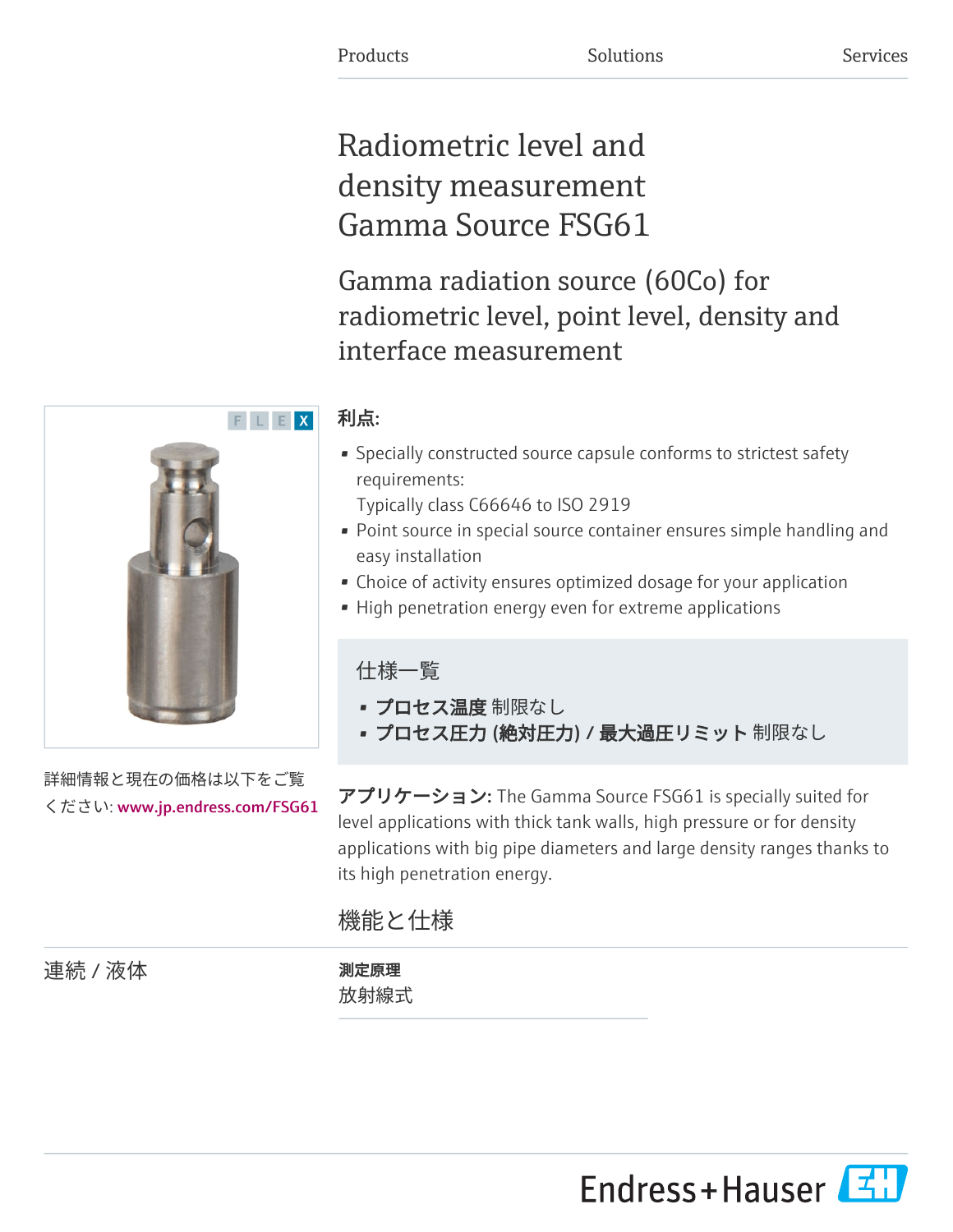連続 / 液体 インコン 特性 / アプリケーション

線源 アイソトープ: コバルト 60 半減期: 5.3 年

### 特徴

二重シール ステンレス:1.4541(321 S 18) 区分:C66646 ISO 2919

#### 周囲温度

-20 °C ... 250 °C  $(-4 \degree F ... 482 \degree F)$ 

# プロセス温度

制限なし

プロセス圧力 (絶対圧力) / 最大過圧リミッ ト 制限なし

### コンポーネント

線源容器内に設置

リミットスイッチ / 粉体 測定原理

放射線式リミットスイッチ

# 特性 / アプリケーション 線源

アイソトープ: コバルト 60 半減期: 5.3 年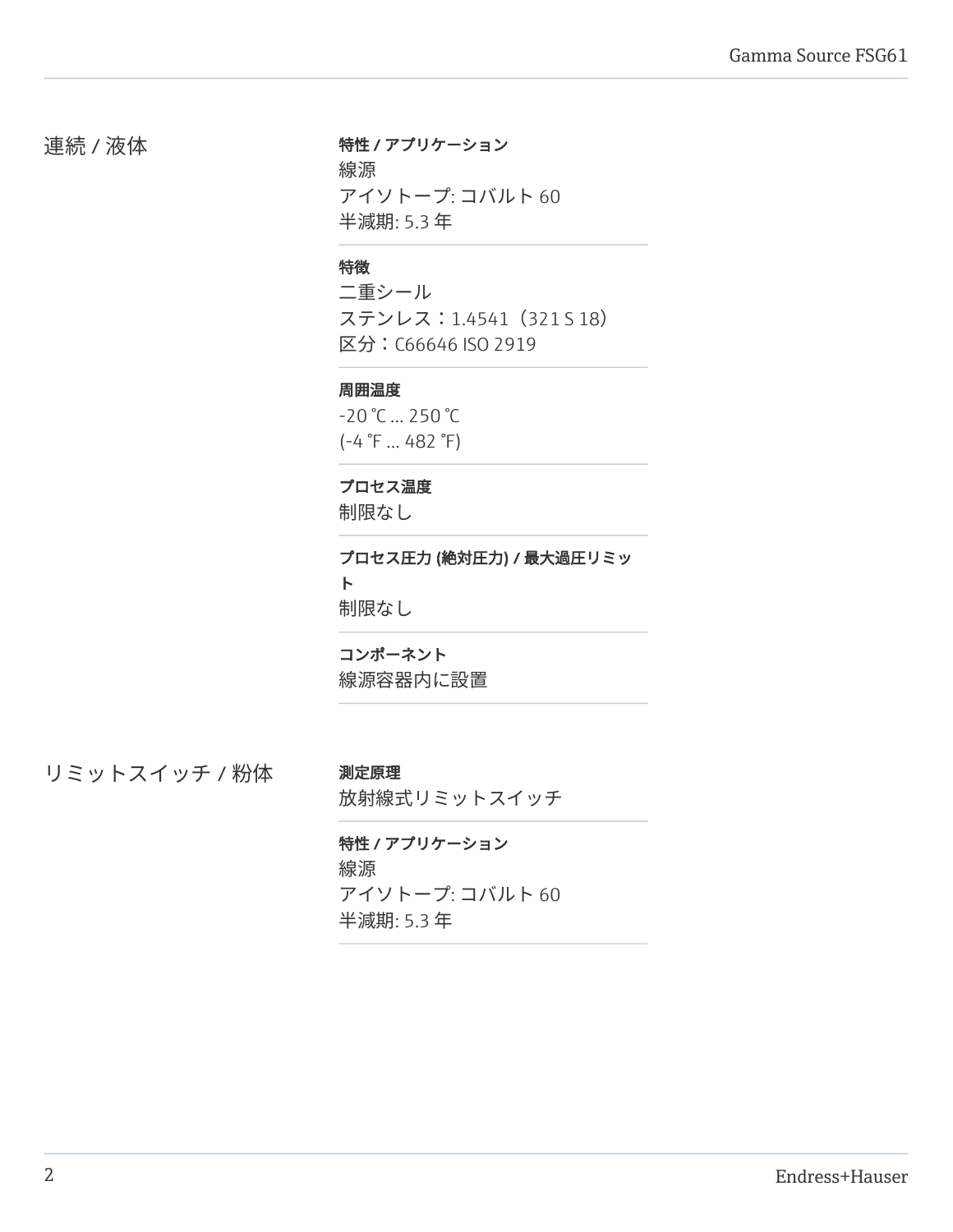リミットスイッチ / 粉体

二重シール スチール: 1.4541 (321 S 18) 区分 C66646 ISO 2919 放射能計算 アプリケータによる

# 周囲温度

特徴

-20 °C ... 250 °C (-4 °F ... 482 °F)

### プロセス温度

制限なし

# プロセス圧力 (絶対圧力) / 最大過圧リミッ ト

制限なし

# コンポーネント

線源容器内に設置

リミットスイッチ / 液体 測定原理

放射線式リミットスイッチ

# 特性 / アプリケーション

線源 アイソトープ: コバルト 60 半減期: 5.3 年

# 特徴

二重シール スチール: 1.4541 (321 S 18) 区分 C66646 ISO 2919 放射能計算 アプリケータによる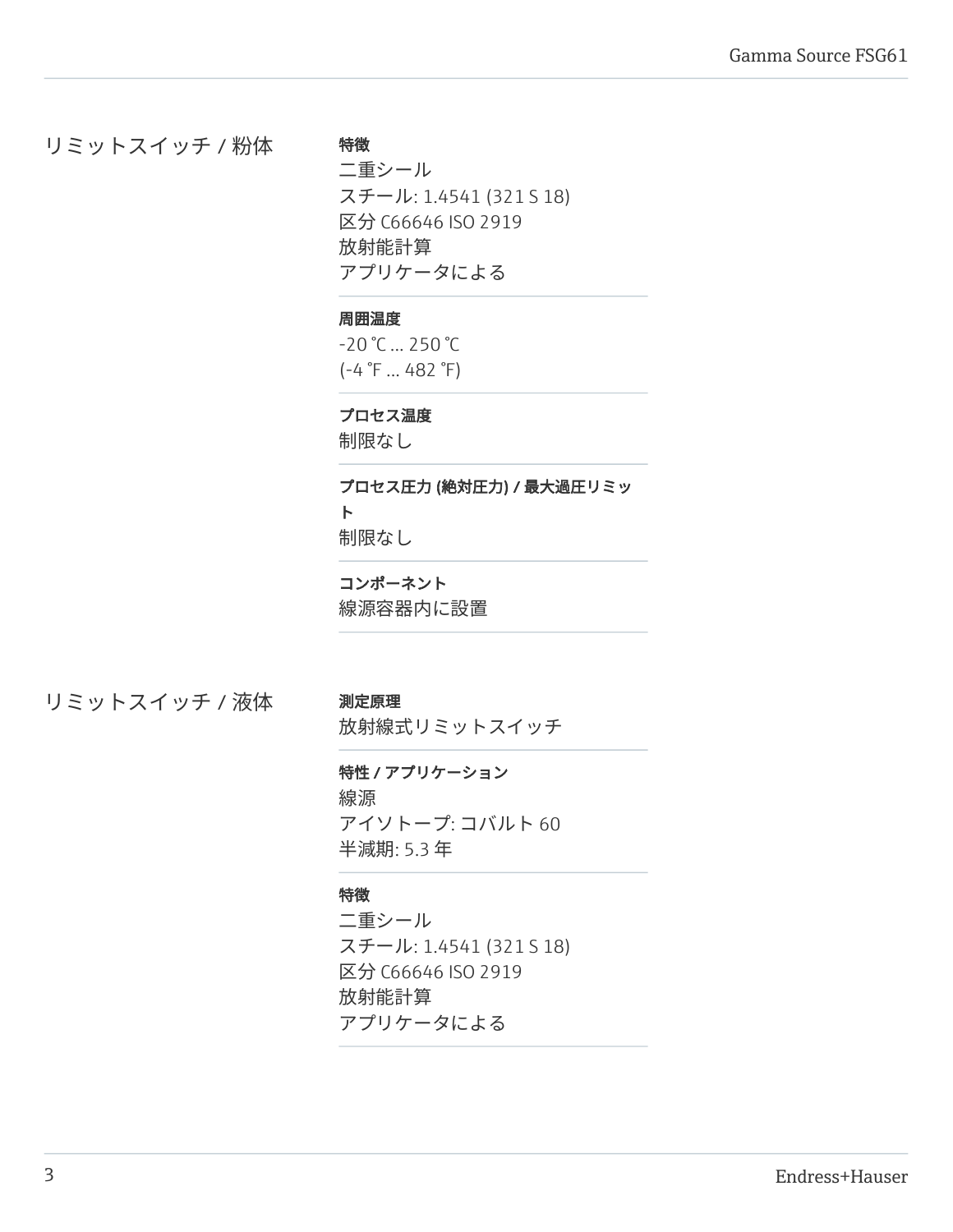# リミットスイッチ / 液体

周囲温度  $-20$  °C  $...$  250 °C (-4 °F ... 482 °F)

# プロセス温度

制限なし

プロセス圧力 (絶対圧力) / 最大過圧リミッ ト 制限なし

コンポーネント 線源容器内に設置

連続 / 粉体 オンファイン リンク 測定原理

放射線式

特性 / アプリケーション 線源 アイソトープ: コバルト 60 半減期: 5.3 years

# 特徴

二重シール スチール: 1.4541 (321 S 18) 区分 C66646 ISO 2919 放射能計算 アプリケータによる

#### 周囲温度

-20 °C ... 250 °C (-4 °F ... 482 °F)

# プロセス温度

制限なし